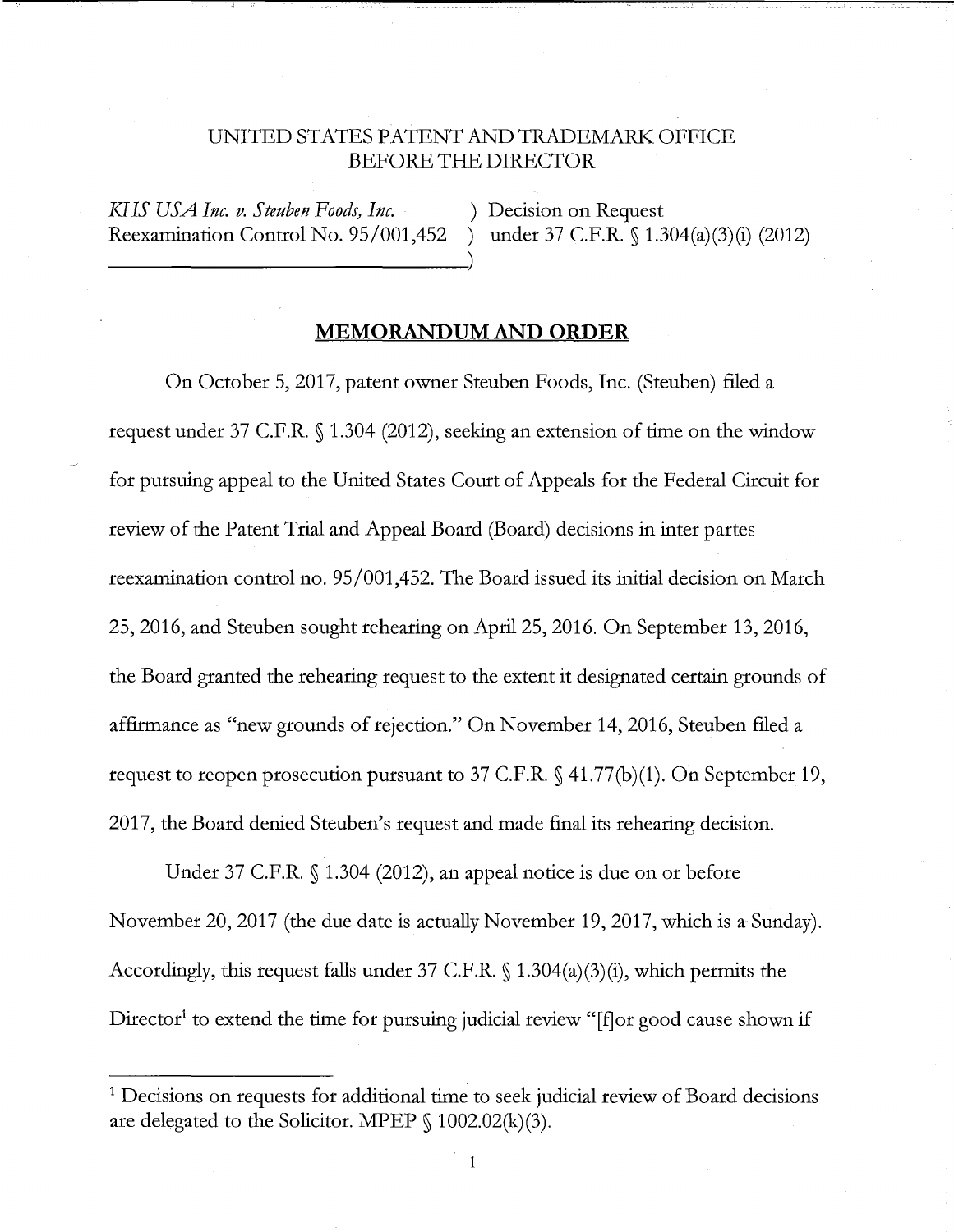requested in writing before the expiration of the period for filing an appeal or commencing a civil action." Steuben explains that it filed a Petition under 37 C.F.R. § 41.3 with the Chief Administrative Patent Judge on October 3, 2017, seeking the reopening of prosecution; the disposition of Steuben's Petition could impact any appeal here, including mooting the need for an appeal at this time. Steuben requests the additional time on its appeal deadline here to permit its Petition under Rule 41.3 to be considered. The Director finds good cause exists to grant the requested extension to permit the USPTO time to decide Steuben's Rule 41.3 Petition.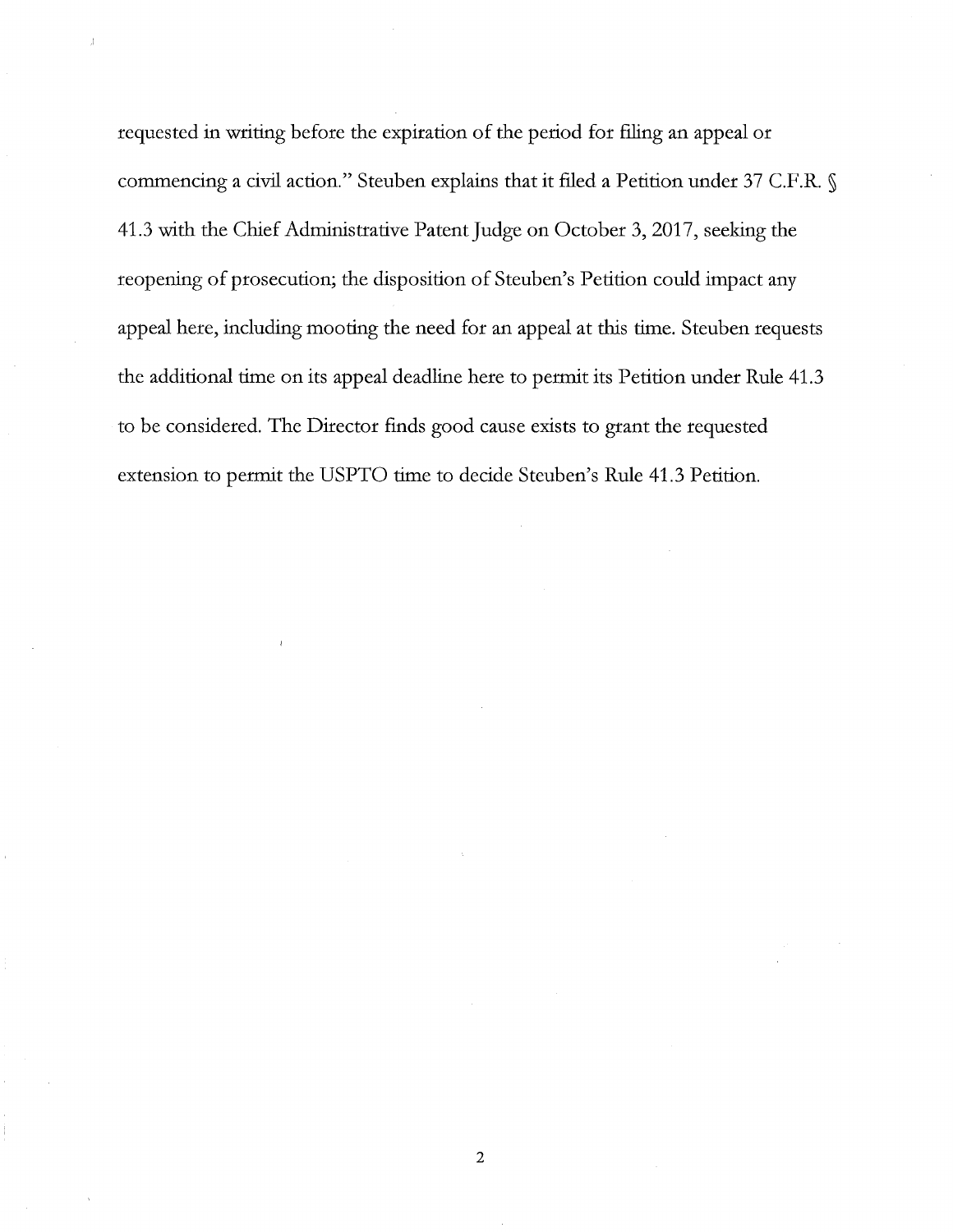## ORDER

Upon consideration of the Request, it is ORDERED that the Request is granted.

Steuben's deadline for filing a Notice of Appeal to the United States Court of Appeals for the Federal Circuit in inter partes reexamination control no. 95/001,452 (to the extent necessary) is extended from November 19, 2017, to the date that is sixty-three (63) days from the date of a final decision on Steuben's Rule 41.3 Petition (filed on October 3, 2017).

> MICHELLE K. LEE UNDERSECRETARY OF COMMERCE FOR INTELLECTUAL PROPERTY AND DIRECTOR OF THE UNITED STATES PATENT AND TRADEMARK OFFICE

I I

By: Nathan K. Kelley Deputy General Counsel for Intellectual Property Law and Solicitor

,,...., DATE: November  $\frac{7}{2}$ , 2017

Cc (by email): tfisher@oblon.com Thomas Fisher OBLON, MCCLELLAND, MAIER & NEUSTADT, LLP 1940 Duke Street Alexandria, VA 22314